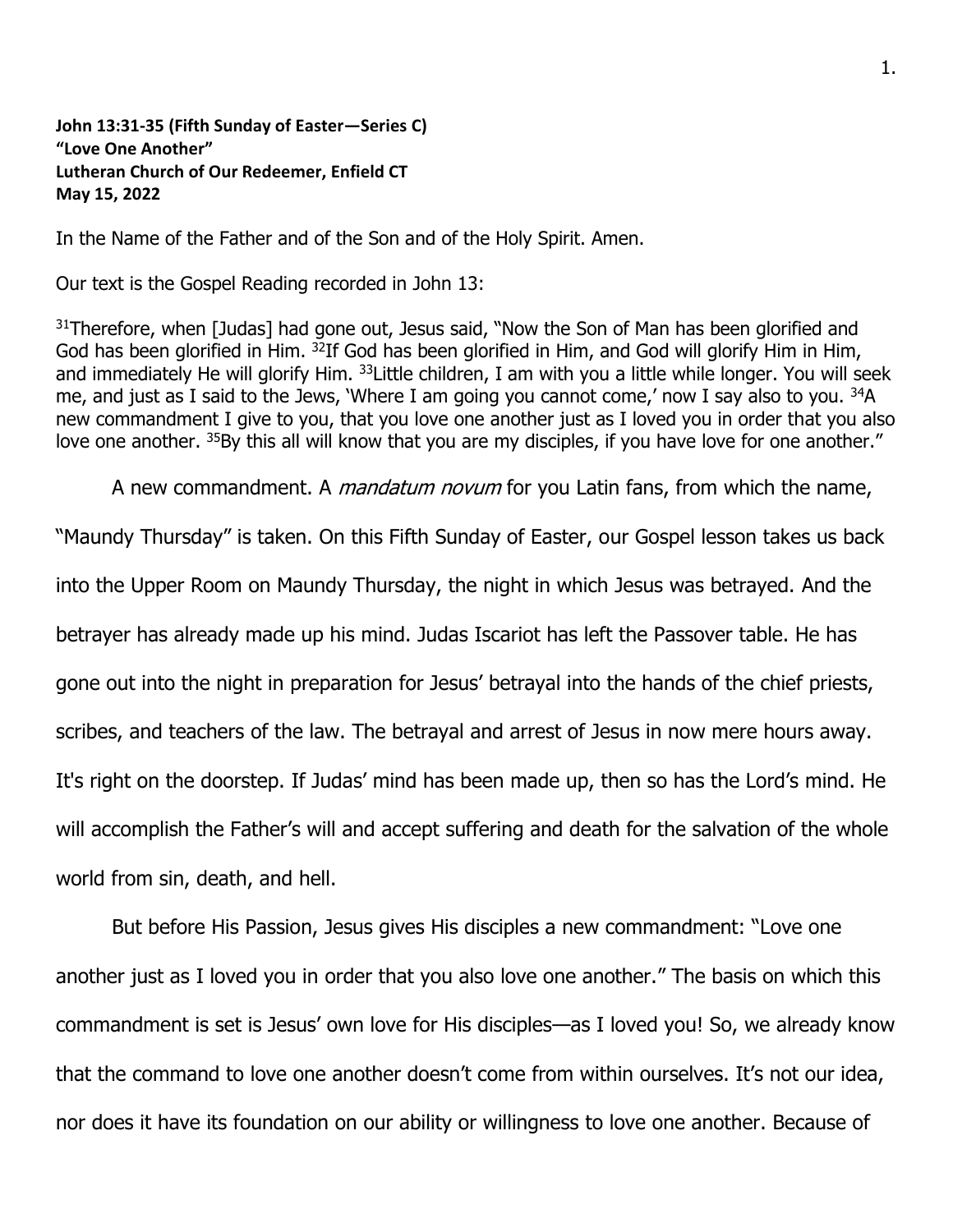our fallen, sinful human nature, our so-called "love" is turned inward to ourselves. I'm most happy to love me, myself, and I. But when it comes to loving another—my wife, my kids, my friends, my enemies—ha! No way! My selfishness puts me first, not God and not others. When Jesus was asked which commandment is the most important of all, He answered, "The most important is, 'Hear, O Israel: The Lord our God, the Lord is one. And you shall love the Lord your God with all your heart and with all your soul and with all your mind and with all your strength.' The second is this: 'You shall love your neighbor as yourself.' There is no other commandment greater than these" (Mark 12:28–31 ESV).

How then is it even possible for us to love one another? In and of ourselves, it is impossible. But not with God. The basis and foundation of our love toward others, indeed, the power and ability to love one another, flows from the love of Jesus Christ. St. John the Evangelist lays this before us in his first epistle, chapter 4: "In this is love: not that we have loved God, but that he loved us and sent his Son to be the atoning sacrifice for our sins. Dear friends, if God so loved us, then we also ought to love one another" (1 John 4:10-11 NET). God loved us first so that the result of His love might be made known in the lives of His disciples.

Where do we most clearly see the Father's love? In Jesus. Again, from 1 John 4, "By this the love of God is revealed *in us*: that God has sent his one and only Son into the world so that we may live through him" (1 John 4:9 NET). In order that we might carry out Jesus' commandment to love one another *just as* He has loved us, Jesus first demonstrated that perfect love, that self-sacrificing love, a love that compelled Him to suffer death and hell *for* you on a cross.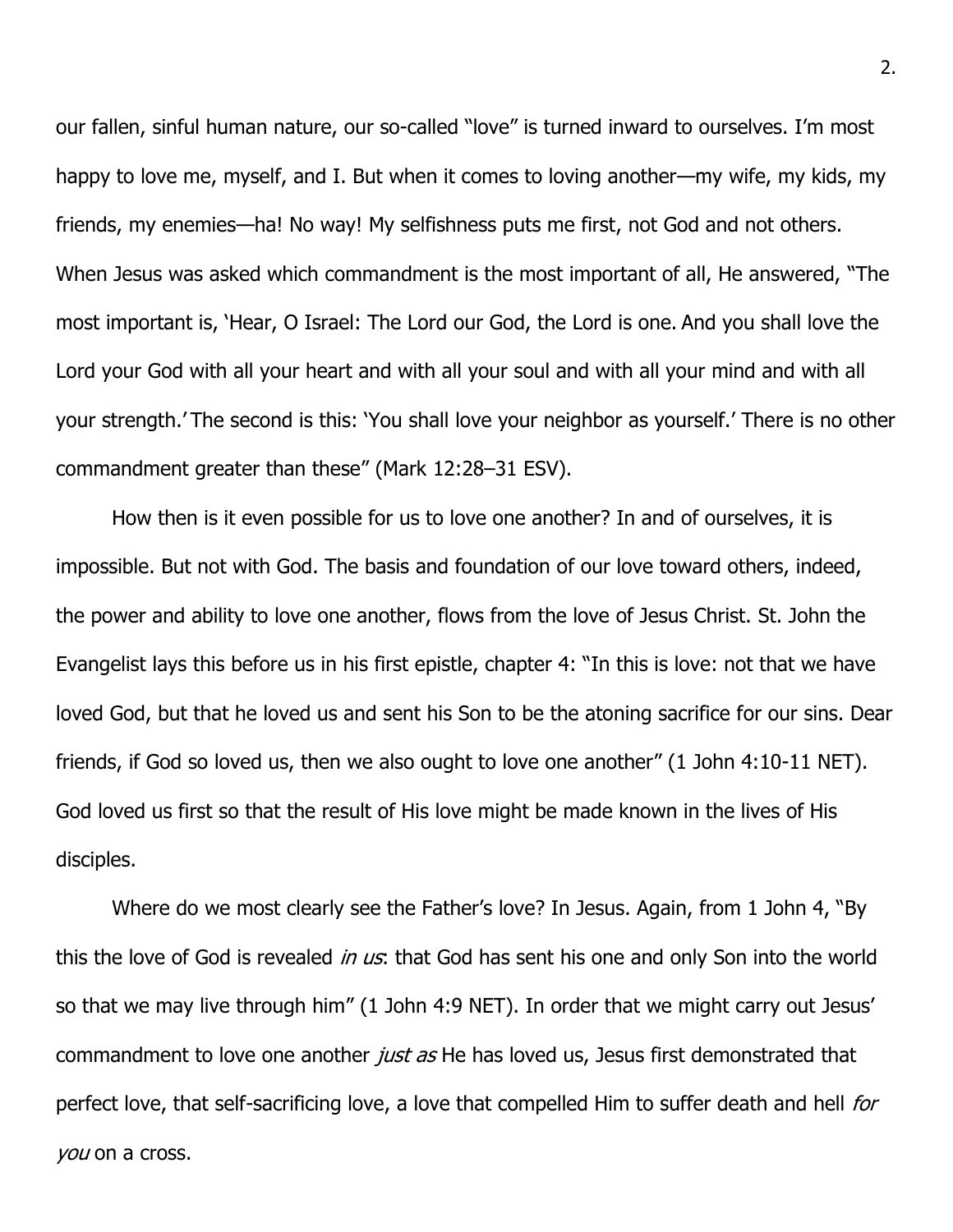The standard of love which Jesus' disciples, you and I, are to have for one another is the very love which our Lord has lavished on us. John 13 begins by telling us that Jesus, "having loved his own who were in the world, he loved them to the end"—to the uttermost; completely. And that complete love was revealed as Judas left the meal and Jesus stayed the course. He would be with His disciples only a little while. And where He was going, they could not come. That is, the disciples couldn't come to the cross and to grave. Only Jesus. Only the Son of Man, the Son of God, could suffer and die to pay for the sins of the world. Only Jesus, the Son of the Heavenly Father, could shed His holy, precious blood to atone for our sins while suffering the death of hell on the cross. In the suffering and death of Jesus, God the Father and God the Son are glorified.

But how can this be? Jesus said, "Now the Son of Man has been glorified and God has been glorified in Him." No doubt, a part of the glory Jesus says His Father will give Him immediately includes events that are obviously not glorious—Jesus' humiliation at the hands of the soldiers, His suffering in body and soul under the wrath of God the Father, His bloody death. But despite their appearance, these events glorify God because they are the means by which the Triune God accomplishes His brilliant plan to provide salvation from sin, death, and hell for all people. And that plan is the love of God in His Son Jesus Christ brought to fulfillment on a cross. God loved us and sent His Son to be the atoning sacrifice for our sins.

I'm becoming more and more convinced over the years that "love" really isn't as much of an emotion or feeling that we might think it is. Love—biblical love—is an action that God our Father first embodied and enacted for us in the person of His One-of-a-Kind Son, Jesus. If you want to know what love is, I can show you. Love is God the Father acting in Christ to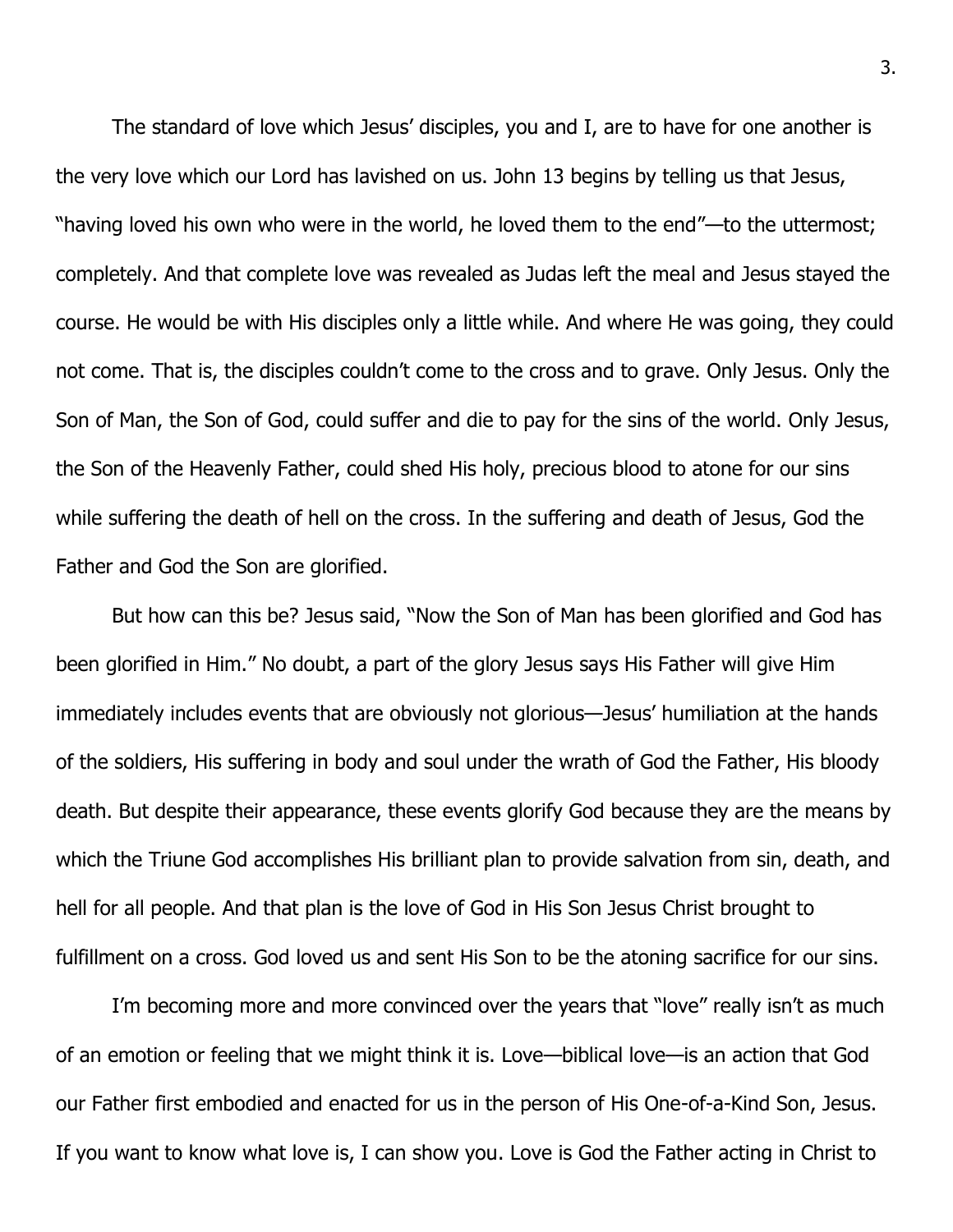save you from sin, death, and hell. Love is receiving you as His dear child because of Jesus' life, death, and resurrection, even when you were at one time His enemy. Love is removing from you the guilt and consequence of eternal death and hell from you simply according to His grace and mercy in Jesus, without any merit or worthiness in you. Love is taking away the sting of death by promising resurrection to your body on the Last Day when, as we heard in the reading from Revelation 21, "[God] will dwell with them, and they will be his people, and God himself will be with them as their God. He will wipe away every tear from their eyes, and death shall be no more, neither shall there be mourning, nor crying, nor pain anymore, for the former things have passed away" (Rev. 21:3–4 ESV).

This is love. Only Jesus could die in your place to secure your forgiveness and everlasting life. Only Jesus could rise in your place, thereby assuring your resurrection on the Last Day. Because of Jesus' glorification in His suffering, death, and resurrection, we have the amazing love of God revealed to us. Much more, we have the love of God in Christ active within us by the power of the Holy Spirit. As we await the Last Day and the triumphant return of our Lord and Savior, we love one another just as Jesus first loved us.

Jesus' love for you and me is the energizing power for our love toward one another. By the power of the Holy Spirit working by means of Baptism, you have been purified from all sins by Jesus' blood. 1 Corinthians 6:11, "But you were washed, you were sanctified, you were justified in the name of the Lord Jesus Christ and by the Spirit of our God." You and I are now "new creations" (2 Cor. 5:17). We now live as new people by the power and grace of the Holy Spirit, people who love one another not in word or talk but in deed and in truth. (1 John 3:18 ESV).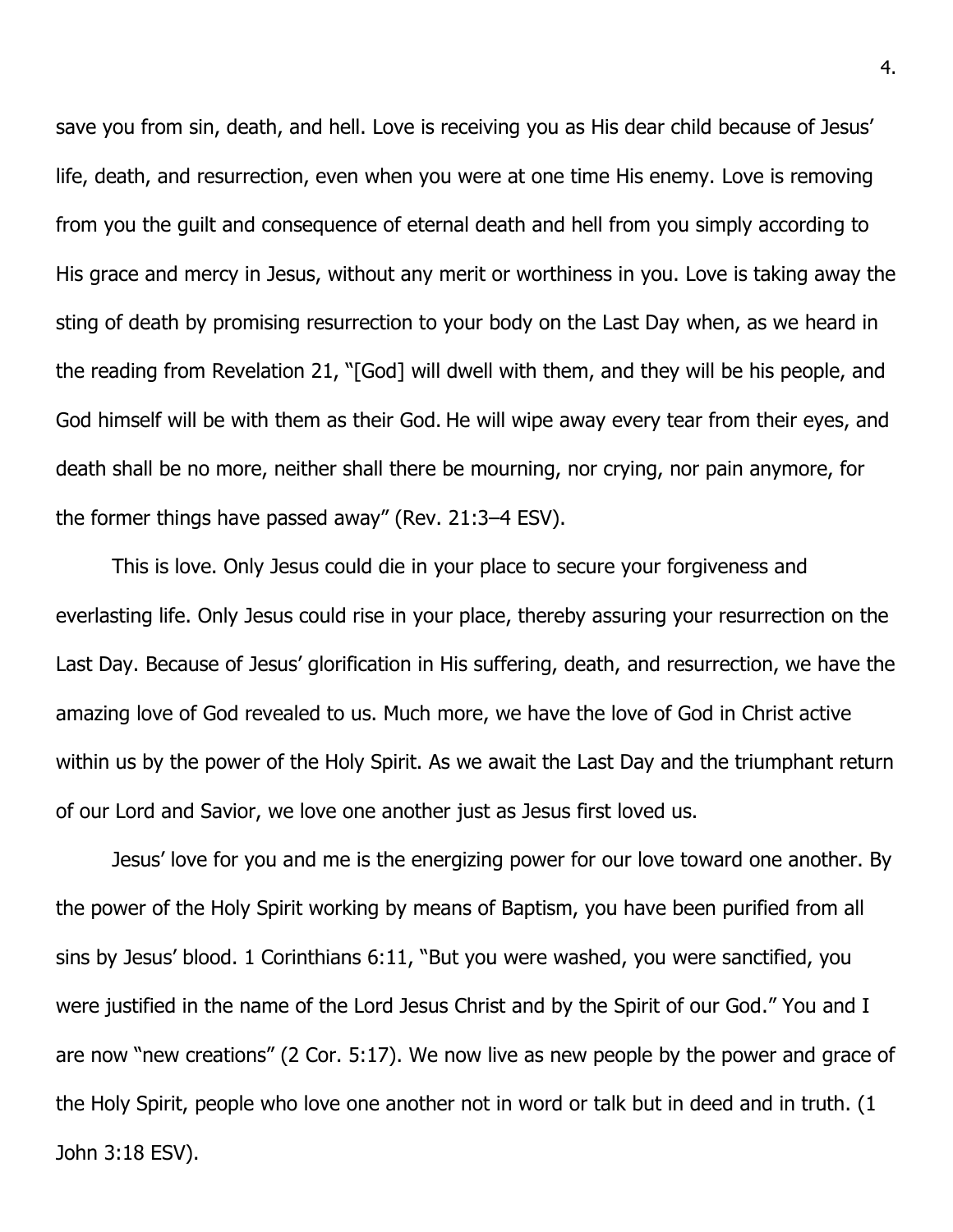The Christian life is a life of faith in Jesus as our only Lord and Savior, but it is a life lived in love. We're alive to God in Christ by the Spirit and alive people live! And alive people in Christ live the life of love. This Christian life of faith and love is lived out in our daily callings or vocations: father, mother, son, daughter, worker, employer, and so on. Martin Luther, in his 1520 treatise, "The Freedom of the Christian," wrote:

"Behold, from faith thus flow forth love and joy in the Lord, and from love a joyful, willing, and free mind that serves one's neighbor willingly and takes no account of gratitude or ingratitude, of praise or blame, of gain or loss. . . . He does not distinguish between friends and enemies or anticipate their thankfulness or unthankfulness, but he most freely and most willingly spends himself and all that he has, whether he wastes all on the thankless or whether he gains a reward. . . .

Therefore, if we recognize the great and precious things which are given us, . . . our hearts will be filled by the Holy Spirit with the love which makes us free, joyful, almighty workers and conquerors over all tribulations, servants of our neighbors, and yet lords of all. For those who do not recognize the gifts bestowed upon them through Christ, however, Christ has been born in vain; they go their way with their works and shall never come to taste or feel those things. Just as our neighbor is in need and lacks that in which we abound, so we were in need before God and lacked his mercy. Hence, as our heavenly Father has in Christ freely come to our aid, we also ought freely to help our neighbor through our body and its works, and each one should become as it were a Christ to the other that we may be Christs to one another and Christ may be the same in all, that is, that we may be truly Christians. . . . Surely we are named after Christ, not because he is absent from us, but